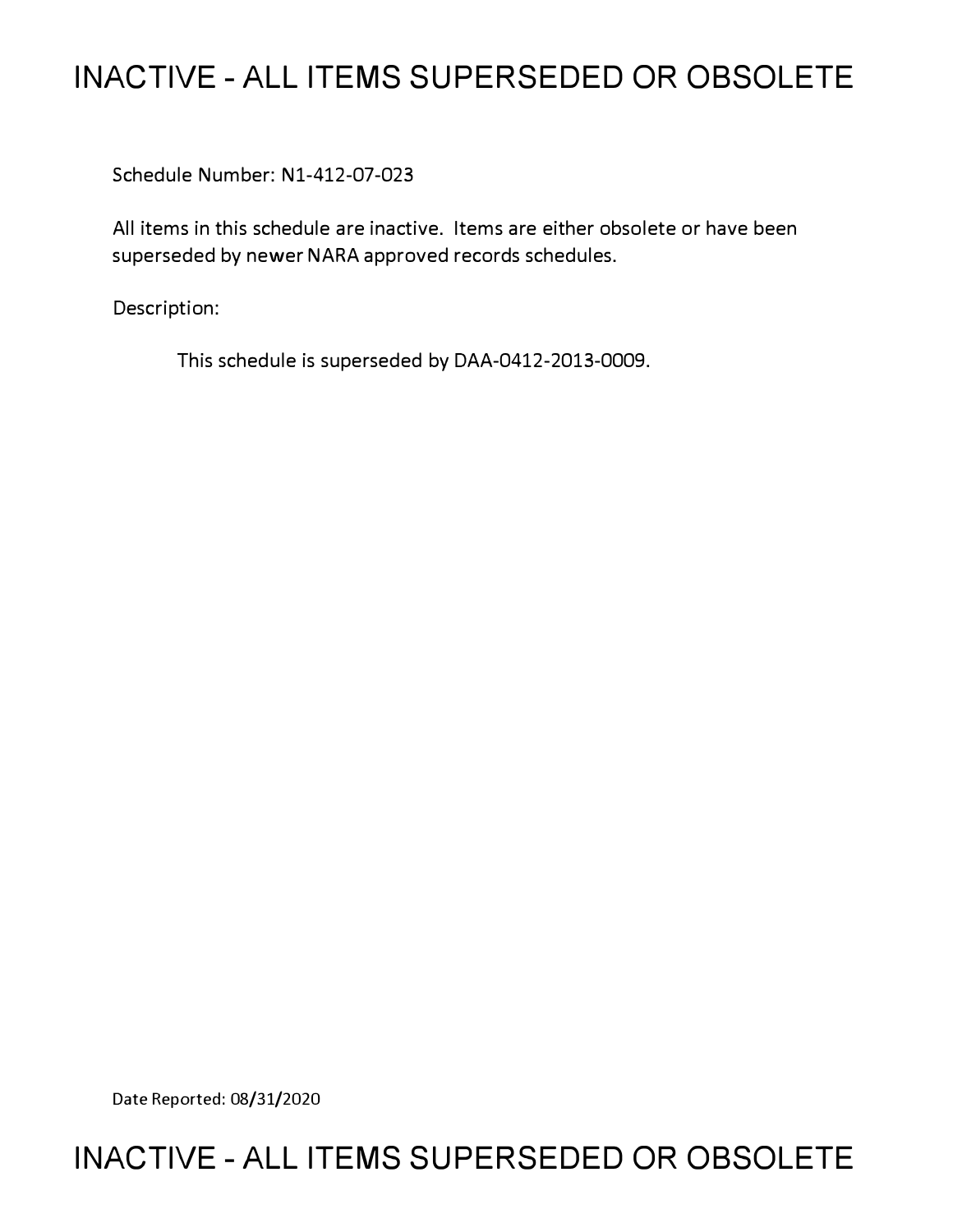|                                                                                                                                                                                                                                                                                                                                                                                                                                                                                                                                                   |                                                                                   |              |                                                                                                                                                                                               |                     | NWML            |  |
|---------------------------------------------------------------------------------------------------------------------------------------------------------------------------------------------------------------------------------------------------------------------------------------------------------------------------------------------------------------------------------------------------------------------------------------------------------------------------------------------------------------------------------------------------|-----------------------------------------------------------------------------------|--------------|-----------------------------------------------------------------------------------------------------------------------------------------------------------------------------------------------|---------------------|-----------------|--|
| <b>REQUEST FOR RECORDS DISPOSITION AUTHORITY</b>                                                                                                                                                                                                                                                                                                                                                                                                                                                                                                  |                                                                                   |              | <b>JOB NUMBER</b>                                                                                                                                                                             |                     |                 |  |
| To: NATIONAL ARCHIVES and RECORDS ADMINISTRATION (NIR)<br>WASHINGTON, DC 20408                                                                                                                                                                                                                                                                                                                                                                                                                                                                    |                                                                                   |              | $11 - 412 - 07 - 23$<br>$11 - 17 - 2006$<br><b>DATE RECEIVED</b>                                                                                                                              |                     |                 |  |
| 1. FROM (Agency or establishment)                                                                                                                                                                                                                                                                                                                                                                                                                                                                                                                 |                                                                                   |              | <b>NOTIFICATION TO AGENCY</b>                                                                                                                                                                 |                     |                 |  |
| U.S. Environmental Protection Agency                                                                                                                                                                                                                                                                                                                                                                                                                                                                                                              |                                                                                   |              |                                                                                                                                                                                               |                     |                 |  |
| 2. MAJOR SUBDIVISION                                                                                                                                                                                                                                                                                                                                                                                                                                                                                                                              |                                                                                   |              | In accordance with the provisions of 44 U.S.C.                                                                                                                                                |                     |                 |  |
| 3. MINOR SUBDIVISION                                                                                                                                                                                                                                                                                                                                                                                                                                                                                                                              |                                                                                   |              | disposition<br>3303a,<br>the<br>request,<br>including<br>amendments, is approved except for items that may<br>marked Adisposition not approved= or<br>be<br>Awithdrawn $\equiv$ in column 10. |                     |                 |  |
| 4. NAME OF PERSON WITH WHOM TO CONFER                                                                                                                                                                                                                                                                                                                                                                                                                                                                                                             | 5. TELEPHONE                                                                      | <b>DATE</b>  | ARCHIVIST OF THE UNITED STATES                                                                                                                                                                |                     |                 |  |
| John B. Ellis                                                                                                                                                                                                                                                                                                                                                                                                                                                                                                                                     | 202-566-1643                                                                      |              | 8/13/8                                                                                                                                                                                        | Alla Werk           |                 |  |
| <b>6. AGENCY CERTIFICATION</b><br>I hereby certify that I am authorized to act for this agency in matters pertaining to the disposition of its records and that the records<br>proposed for disposal on the attached __ page(s) are not now needed for the business of this agency or will not be needed after the<br>retention periods specified; and that written concurrence from the General Accounting Office, under the provisions of Title 8 of the<br>GAO manual for Guidance of Federal Agencies,<br>is not required;<br>is attached; or | has been requested.                                                               |              |                                                                                                                                                                                               |                     |                 |  |
| SIGNATURE OF AGENCY REPRESENTATIVE<br>DATE                                                                                                                                                                                                                                                                                                                                                                                                                                                                                                        |                                                                                   | <b>TITLE</b> |                                                                                                                                                                                               |                     |                 |  |
| 7. Item                                                                                                                                                                                                                                                                                                                                                                                                                                                                                                                                           | 6.11<br>16/06<br>John B. Ellis<br>8. DESCRIPTION OF ITEM AND PROPOSED DISPOSITION |              | Agency Records Officer<br>9. GRS OR SUPERSEDED<br><b>10. ACTION TAKEN</b>                                                                                                                     |                     |                 |  |
| No.                                                                                                                                                                                                                                                                                                                                                                                                                                                                                                                                               |                                                                                   |              |                                                                                                                                                                                               | <b>JOB CITATION</b> | (NARA USE ONLY) |  |
| EPA 188 Quality and Information Council                                                                                                                                                                                                                                                                                                                                                                                                                                                                                                           |                                                                                   |              |                                                                                                                                                                                               | N1-412-87-4/10      |                 |  |
|                                                                                                                                                                                                                                                                                                                                                                                                                                                                                                                                                   |                                                                                   |              |                                                                                                                                                                                               |                     |                 |  |

|         | 8/27/08 popies set to Ages, Numb, NWME, Nume                                                                   |
|---------|----------------------------------------------------------------------------------------------------------------|
| 115-109 | PREVIOUS EDITION NOT USABLE <i>WWC7</i> STANDARD FORM SF 115 (REV. 3-91)<br>AJO Prescribed by NARA 36 CFR 1228 |
|         |                                                                                                                |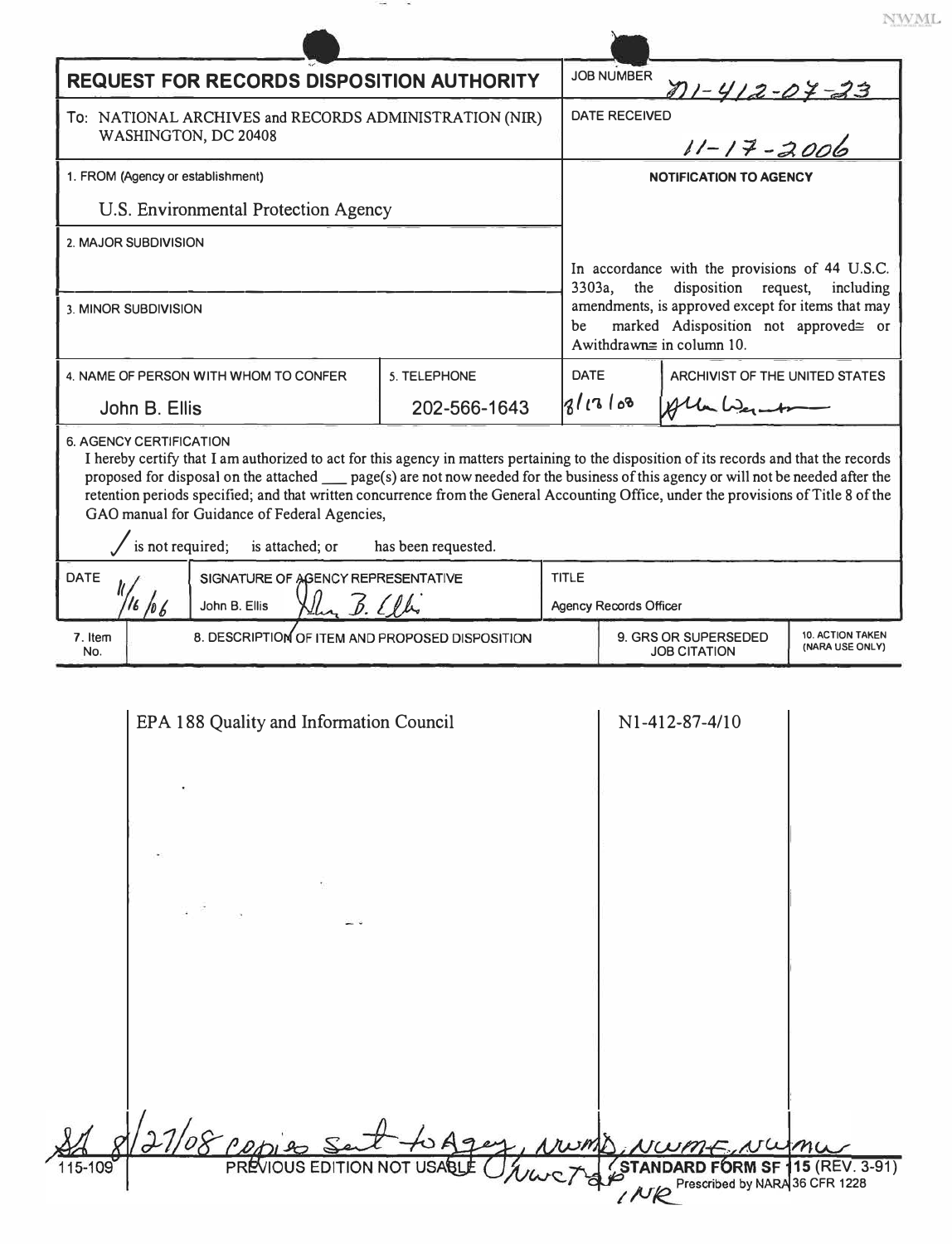**This schedule is in draft. It may be used to retire records, but may not be used to destroy records. If you have any**  questions, please contact the **Records Help Desk.** 

# **EPA Records Schedule 188**

**Status:** Draft, 01/31/2008

**Title:** Quality and Information Council

**Program:** Environmental Information

**Applicability:** Agency-wide

**Function:** 404 - Information and Technology Management

## **NARA Disposal Authority:**

This schedule authorizes the disposition of the record copy in any media (media neutral), excluding any records already in electronic form. Records designated for permanent retention must be transferred to the National Archives in accordance with NARA standards at the time of transfer.

• Nl-412-07-23

## **Description:**

Contains documents pertaining to the arrangements, conduct, and results of the Quality and Information Council (QIC) meetings. QIC meetings contribute to the making of EPA policy. Records consist of agendas, talking papers, development plan submission, summary and minutes of meetings. Formerly called the EPA Steering Committee.

#### **Disposition Instructions:**

**Item a(l):** Record copy - Nonelectronic

- **Permanent**
- Close inactive records at end of year.
- Transfer to the National Archives in 5 year blocks 20 years after file closure.

# **Item a(2):** Record copy - Electronic

- **Permanent**
- Close inactive records at end of year.
- Transfer to the National Archives 5 years after file closure, with any related documentation and external finding aids, as specified in 36 CFR 1228.270 or standards applicable at the time.

Item a(3): Electronic copy of records transferred to the National Archives

- · Disposable
- Close file upon transfer to the National Archives.

nonrecord material